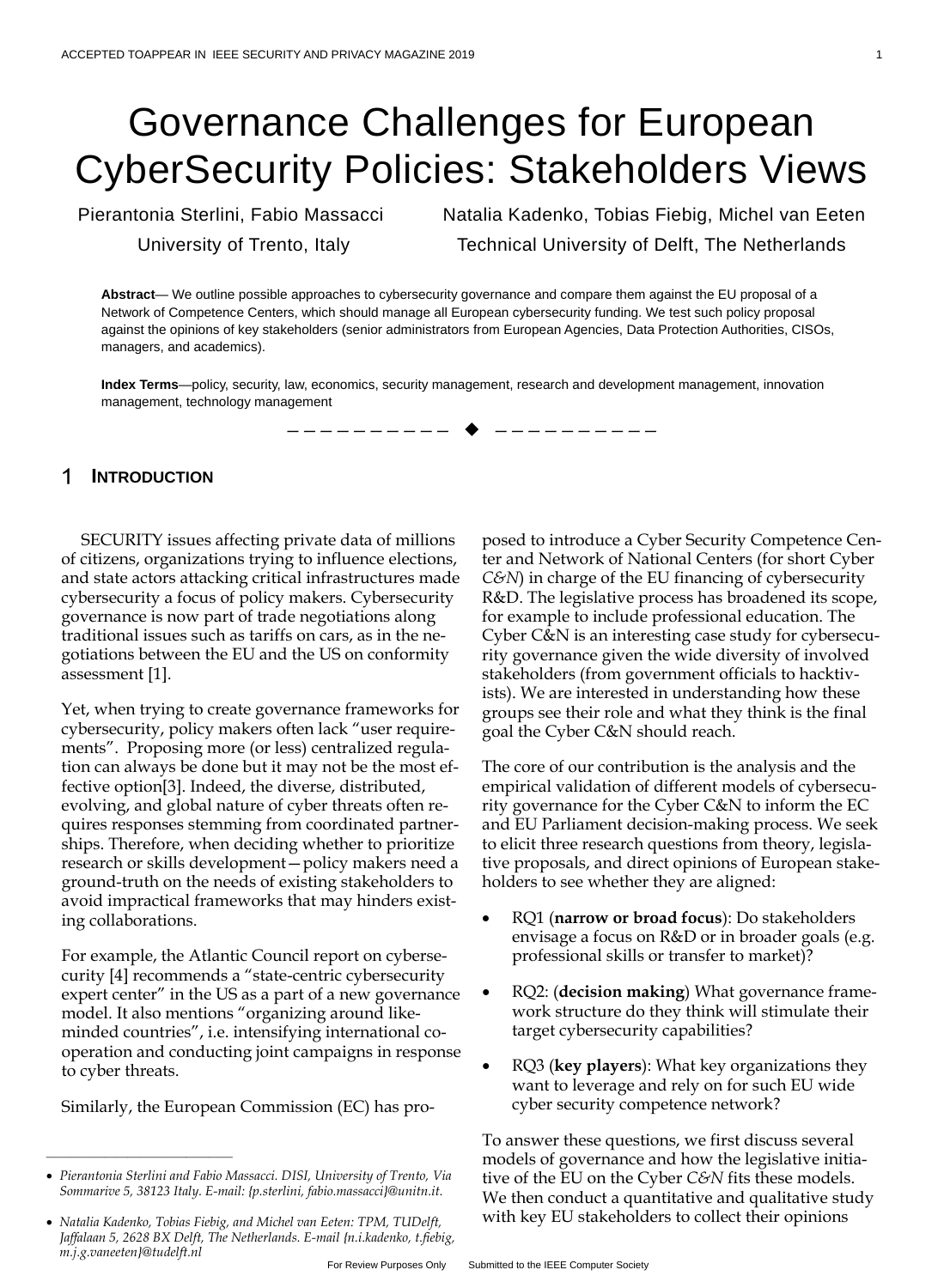(CISOs from Fortune 50 companies, senior officers from EU Agencies and Data Protection Authorities, industry managers, hacktivists, and academics). Our findings shed light on the key issues that policy makers should address when designing a governance model for cybersecurity.

#### 2 **GOVERNING CYBERSECURITY?**

There is not one-size-fit-all model for governance. In his classic work Powell [\[4\]](#page-6-3) discusses three governance models: *market, hierarchy, and network*.

When it comes to cybersecurity, the invisible hand of the *market* is showing itself openly, world failures include[d \[5\].](#page-6-4) Within this model, the economic exchange largely preserves the autonomy of the actors whose costs and benefits are self-assessed (e.g. software cost vs. cost of possible data loss), and no long-term feeling of trust and obligation emerges. Where overarching governing approach of national bodies is lacking, market mechanisms step in to address immediate needs. We can expect market-based stakeholders to ask the Cyber C&N for R&D solutions, since cyber threats have the potential to undermine their profits (i.e. narrow focus in RQ1). Stakeholders favoring the market model would likely prefer a decision-making process that would grant limited powers to the EU body (RQ2). Industry players would likely be named as key stakeholders (RQ3).

The *hierarchical model*, with its rigid vertical, clear task distribution, and bureaucratic rules, according to Powell [\[4\],](#page-6-3) is suited for high-speed mass production, replacing the uncertainty of market mechanisms with stability and predictability. The backside of stability is lack of flexibility to react to changes, let alone to anticipate them. Desire of predictability may nudge actors toward compliance and 'box ticking' instead of proper risk analysi[s\[2\].](#page-6-1) Unfortunately, for reacting to rapidly shifting cybersecurity environment, flexibility may be crucial. Hierarchical organizations also require a back up of joint resource pool to safeguard for inevitable insufficient responses. Yet, the requests for additional resources by cyber security ``defenders'' is always vulnerable to threat inflations by what US President Eisenhower called the military-industrial complex and for which robust evidence exists in the cyber domain [\[6\].](#page-6-5) The hardest challenge is that this model requires the commitment of a large group of actors, including not just industries and consumers, but representatives of national and supranational political bodies, as well as civil society groups to abide by the hierarchical organization. This model offers space for broader goals, which can be reflected in stakeholders' expressing desire for broader focus (RQ1). The EC would likely be named to get the primary decisionmaking power (RQ2). Stakeholders may also require involving multiple parties rather than letting industry alone to settle the rules of the game (RQ3).

An alternative to realize a "cyber moonshot" is to consider the cooperative framework of what started out as an institutional moonshot of sorts – and namely the EU. A model of international cyber security cooperation may answer the challenges of cyber security policy-making, similarly to the way that the EU prototypes were the answer to the challenges of peace building in post-war Europe. A common European goal may be best realized in the *network governance model* as described by Powell – "interdebtedness and reliance over the long haul" [\[4\].](#page-6-3) A successful network model facilitates the exchange of data and knowledge, for which an environment of trust and the feeling of being united is essential. Pupillo [\[7\]](#page-6-6) also mentions that "trust-based relationships are essential to cyber security and resilience policy", elaborating on the inherent contradictory market incentives (private costs vs shared benefits). In other words, leaving cyber security to market-based relationships will likely fail to create the conditions necessary for efficient global responses, while hierarchical structures with the clear boundaries of specialization and authority may be inadequate for the challenge of a dynamic environment. The stakeholders' answers indicating preference for the network model would include the need to tackle broad, ambitious cyber security goals (RQ1), by opting for the decision-making process based on consensus and involving multiple stakeholders (RQ2, RQ3). The network model is not immune to challenges, such as perceived loss of independence, unclear responsibilities, and encapsulation. Like many domains that require intense and timely cooperation, it should avoid falling into a state of disequilibrium by producing short-term solutions and sacrificing long-term stability for immediate political gain[s \[8\].](#page-6-7) Collaborative governance, i.e., "attempts to bring all relevant stakeholders together for face-to-face discussions during which policies are developed" [\[9\]](#page-6-8) will help tackle additional challenges, such as attracting talent, incorporating relevant input from diverse stakeholders and ensuring sustainable development.

## **EU CYBERSECURITY POLICY**

How the Cyber C&N real-life legislative process has realized these governance challenges?

Policy-makers often find it a challenge to write about EU policies without mentioning a "patchwork approach[" \[14\]](#page-7-0) and "half-hearted progress[" \[15\].](#page-7-1) With the growing body of the policy documents and legislative acts on cyber security, several challenges became apparent. First, the EU-wide issue of maintaining balance between national freedoms and supranational regulations remains problematic, because for cyber threats the distinction between these areas is unclear. From identification of the attacker to developing the most efficient responses, cyber security in-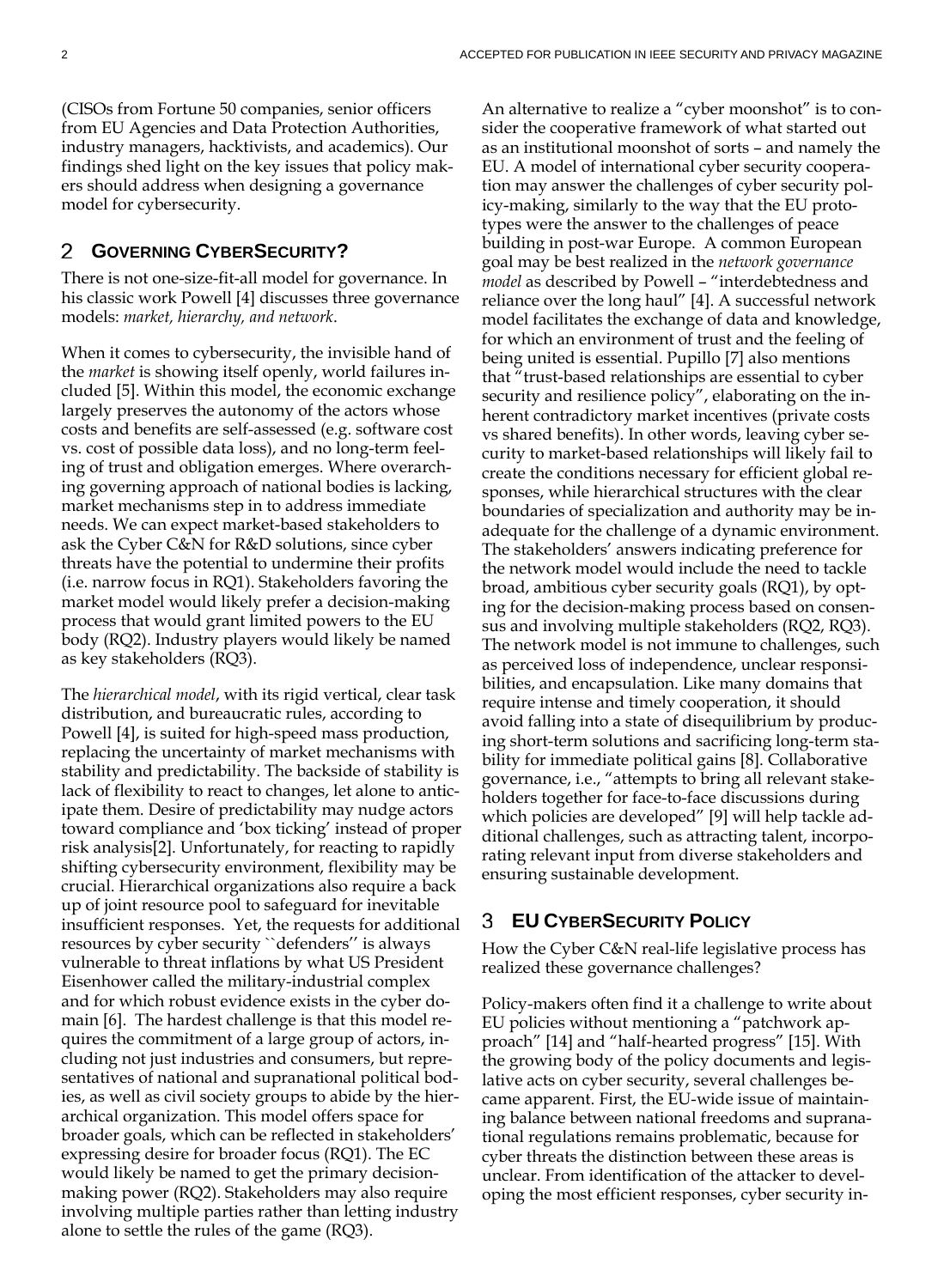

**Figure 1 - The Evolution of Europeap CyberSecurity Policy Initiatives**

creasingly requires intra- and international cooperation, as well as cross-domain policy responses (e.g. justice, international security and harmonization of education). Additionally, international market forces are an important player in the field.

#### **3.1 The Recent Legislative Evolution**

The history of the European cyber security network begins with adopting the Budapest Convention on Cyber Crime in 2001, the Common Framework on Electronic Communications Networks and services in 2002, and subsequent establishing of ENISA, an independent EU Agency for cyber security, in 2004. The main tasks of ENISA were "developing a culture of network and information security for the benefit of citizens, consumers, businesses and public sector organizations in the European Union, thus contributing to the *smooth functioning of the internal market*" (our emphasis) [\[10\].](#page-6-9) The model was still the market model with information exchange as a key principle of successful governance.

of information. The EU Cyber defense policy framework, adopted in 2014, was updated in 2018 to better correspond to the new challenges [\[13\].](#page-7-4) Attention was paid to conflict prevention and cooperation in cyber space, as well as to the availability of information; the updated priorities list included development of cyber defense capabilities, training and exercises, research and technology, civil-military cooperation and international cooperation. The "cyber diplomacy toolbox" from 2017 provided a framework for the joint foreign policy responses to cyberattacks against the EU, to "influence the behavior of potential aggressors in the long term".

On December, 2018, the European Parliament, the Council and the EC reached an agreement on the Cybersecurity Act, which established an EU framework for cyber security certification and granted ENISA additional resources, thus reaffirming ENISA role to support of Member States for cyberattacks management and prevention, as well as in cyber-security pol-

### **Figure 2 - The Recent European Policy Initiatives in Cybersecurity**

<span id="page-2-0"></span>The change in international conditions led to the evolution of the EU Cybersecurity legislation (*[Figure](#page-2-0)  [1](#page-2-0)*). The EU Cybersecurity Strategy from 2013 (updated in 2017) stressed the need for cooperation between Member States, private sector, and EU agencies – ENISA (network), EC3/Europol (law enforcement) and EDA (defense) – to promote awareness of threats, encourage investment, as well as to share best practices [\[11\].](#page-7-2) The 2015 European Agenda on Security focused on combatting cybercrime as a key priority through a "coordinated response at European level", including implementation of existing policies and adjusting existing legislation [\[12\].](#page-7-3) The 2015 Digital Single Market Strategy pointed to the vital role of investments in novel technologies and support to SMEs. After a number of legislative pieces targeting specific cybercrime issues (e.g. payment fraud), the Directive on Security of Network and Information Systems (the ``NIS Directive'') from 2016 is an example of general EU-wide legislative piece on cyber security. It established the NIS group coordinating strategic cooperation among Member States, providing guidelines for national capabilities, as well as promoting exchange

icy-making. Whether ENISA was actually successful in fostering this role is debated, as we shall see in the stakeholders' interviews

The evolution path showed the broadening of the goals (RQ1), which have been moving from narrow and market-based to broader and accommodating of the intense cooperation at different levels (RQ2), with diverse stakeholders involved (RQ3) typical for the network model. The political debate also raised the need for stronger cyber security governance at the EU level, in terms of better coordination at operational level, mitigation of operational fragmentation and better resources utilization.

#### **3.2 The Network of Competence Centers**

Within this background, the need for a better coordination also of the EU funding of cyber security became apparent as identified by the last steps in Figure 1. On 13 September 2017 a communication from the European Commission was released, entitled "Resilience, deterrence and defense: Building strong cyber security for the EU", which proposed establishing a EU cyber security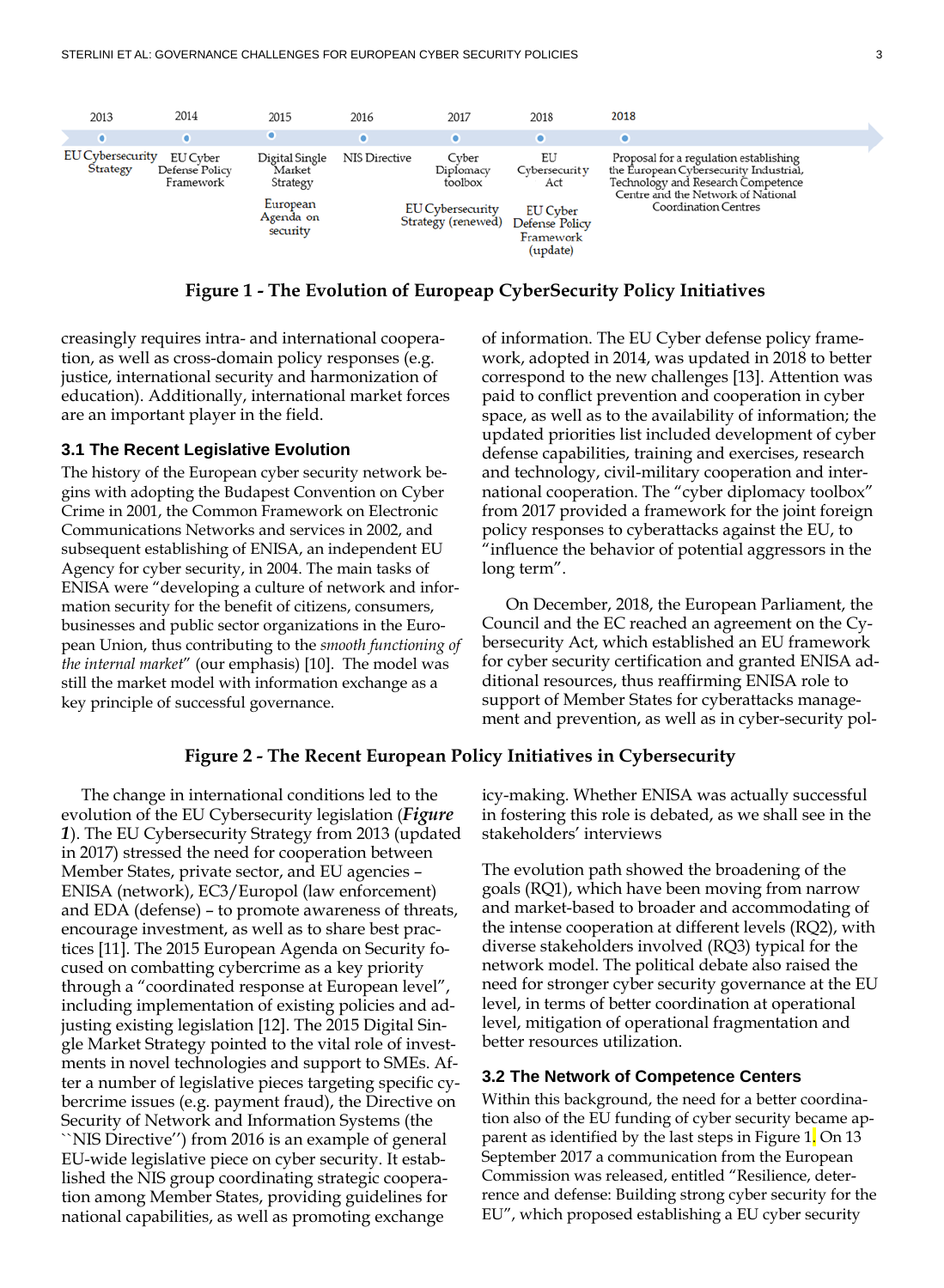competence center with a network of national coordination centers. The initial EC focus was that the Cyber C &N was to coordinate research funding (RQ1).

In December 2018 a rapporteur from the European parliament presented a draft report that stressed the coordinating role of ENISA in the Competence Centre's activities, and called for an advisory role by experts, large and small companies (Hierarchical model - RQ2). The report endorsed a multi-stakeholder approach and the vision of cyber security as a dynamic field that requires a more creative approach than a series of products. [\[16\]](#page-7-5)

At the time of writing, a "Proposal for a regulation establishing the European Cybersecurity Industrial, Technology and Research Competence Centre and the Network of National Coordination Centers" passed through the European Parliament. One proposed amendment [\[17\]](#page-7-6) fits the idea of collaborative governance (Network model - RQ2) by explicitly defining stakeholders as

"*Industry, public entities and other entities which deal with operational and technical matters in the area of cyber security, as well as to civil society, inter alia trade unions, consumer associations, the Free and Open Source Software community, and the academic and research communities*".

Another amendment addresses capacity (RQ1):

*"…should deliver cyber security-related financial support from the Horizon Europe and Digital Europe programs, as well as from the European Defense Fund […] the European Regional Development Fund and other programs where appropriate. This approach should contribute to creating synergies and coordinating financial support related to Union initiatives in the field of cyber security research and development, innovation, technology and industrial development and avoiding duplication*".

Amendment 16 was added to address ethical aspects of security and privacy, while Amendment 18 stressed that

"*The Union needs to be able to adapt fast and continuously to new developments in the field. Hence, the [C&N] and the Cybersecurity Competence Community should be flexible enough to ensure the required reactivity*".

The emerging mixture of hierarchy and network models that is being developed by the EU, while correctly identifying the existing challenges and aiming for transparency, accountability, development potential and resources allocation, may suffers from inefficiency, overlapping competencies, and conflicts of independence. The governance process is further com-

### **Table 1 – Demographics of Survey Participants**

#### *WORK SECTORS OF ALL PARTICIPANTS*

|    |     | Academy Industry Regulator,<br>Agency | Trade Asso-<br>ciation |
|----|-----|---------------------------------------|------------------------|
| 26 | 25. | $\mathcal{A}$                         |                        |

*The participants came from 16 Members States of the European Union. Five participants are from non-EU countries. Two of them did not specify their nationality*

| <b>VERTICAL DOMAINS OF INDUSTRY PARTICIPANTS</b> |  |
|--------------------------------------------------|--|
|--------------------------------------------------|--|

|     |              | Health Finance. Incident Supply Smart Identi<br>Reporting Chain Cities Mngt |    |                 |  |
|-----|--------------|-----------------------------------------------------------------------------|----|-----------------|--|
| - 5 | $\mathbf{3}$ |                                                                             | 6. | $6\overline{6}$ |  |

*Multiple answers are possible. Eight participants did not identify a domain. Vertical domains are defined in the call for pilots of the Eur pean Union and are essentially close to the business domains from ECSO the European Cybersecurity Organization (an industrial trad organization).*

plicated by the nature of the inter-institutional cooperation between EU bodies.

Four pilot projects were launched in 2019, to "assist the EU in defining, testing and establishing the governance model" of the Cyber C&N. Our research was performed in one of them (CyberSec4Europe).

#### 4 **COLLECTING STAKEHOLDERS VIEWPOINTS**

Various techniques exist for knowledge elicitation [\[18\]](#page-7-7) but a variant of structured or semi-structured interviews are the most commonly used (See Chapter 42 i[n \[19\]\)](#page-7-8). To collect the opinions of stakeholders we took a two-pronged approach as previously done in [\[20\]\[21\]f](#page-7-9)or cyber security policy analysis of stakeholders. A structured survey with over 50 stakeholders to collect suggestions and opinions about the governance model was supplemented by conducting additional 18 P2P interviews based on the notion of "grand tour interviews" [\[22\].](#page-7-10) 

### **4.1 The Survey**

The *survey* included both open questions as well as multiple choices questions to provide a quantitative analysis of the results. The expected time to complete the overall 24 questions was around 15/20 minutes.

The demographics of the stakeholders who responded to the survey are summarized in **Table 1**. The survey has been open for participation from mid-March until the end of August 2019 and made available to the industrial and academic members of the pilots (with an audience of around 200 potential respondents) and 57 completed answers were collected.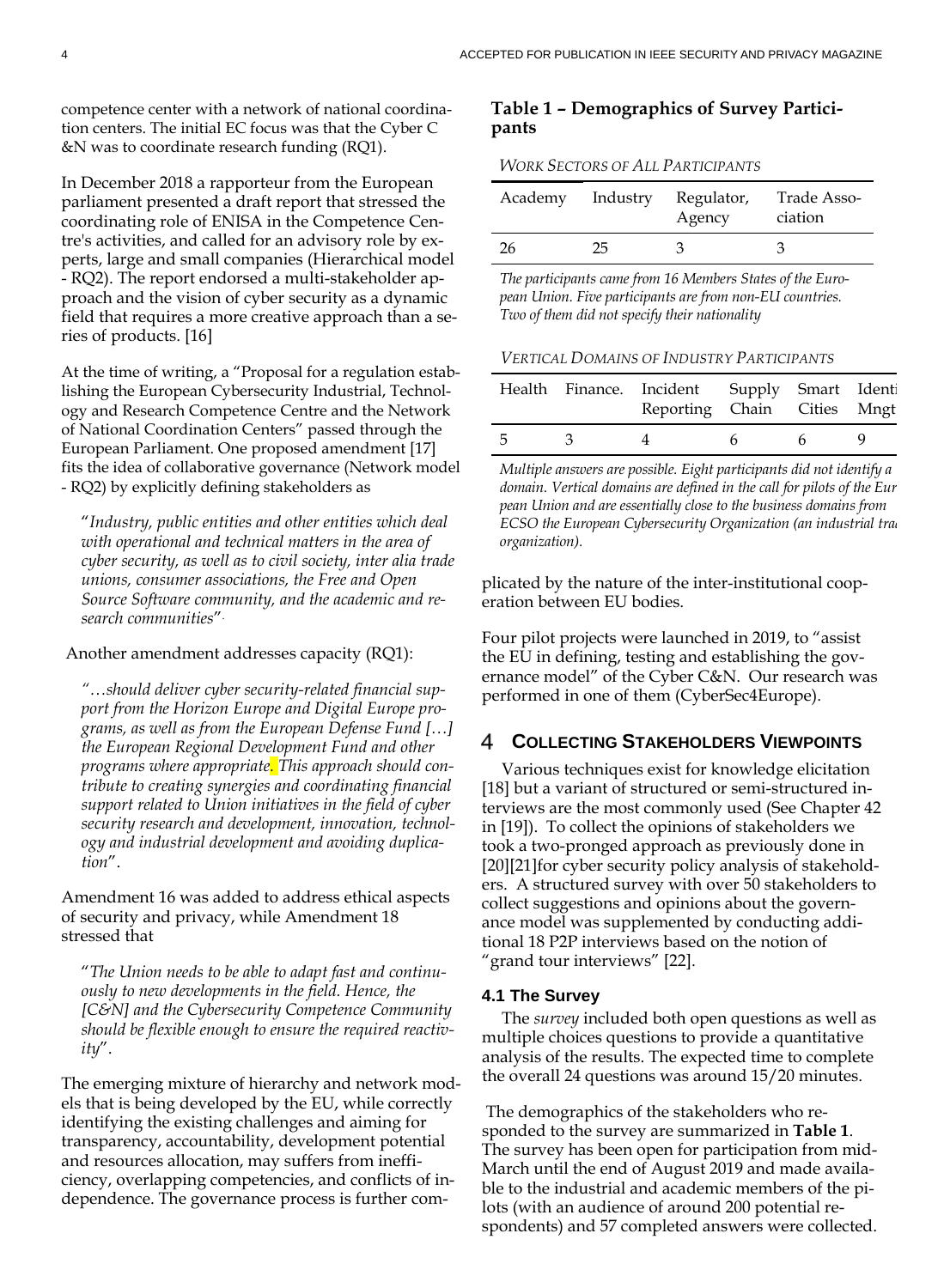### **TABLE 2 - Demographics from the Stakeholders Interview**

| ID | Role                         | Organization                                 |
|----|------------------------------|----------------------------------------------|
| 1  | Senior Manager               | <b>ENISA</b>                                 |
| 2  | <b>Board Member</b>          | <b>ENISA</b>                                 |
| 3  | <b>Board Member</b>          | European Trade Org.                          |
| 4  | <b>Board Member</b>          | <b>EU Data Protection Supervi-</b><br>sor    |
| 5  | Senior Manager               | European Consumer Org                        |
| 6  | <b>Ethical Hacker</b>        | Self-Employed                                |
| 7  | Senior Manager               | Semiconductor MNC                            |
| 8  | Vice President               | Re-Insurance MNC                             |
| 9  | President                    | Critical Infrastructure Assoc.               |
| 10 | <b>CISO</b>                  | Big Pharma and Energy<br><b>MNCs</b>         |
| 11 | Professor                    | University                                   |
| 12 | Policy advisor               | Cybersecurity for industry<br>and government |
| 13 | Govt. official               | National govt., IT Security                  |
| 14 | Professor, en-<br>trepreneur | University, small company in<br>security     |
| 15 | <b>Ethical hacker</b>        | Security industry                            |
| 16 | Professor                    | University                                   |
| 17 | <b>Vice President</b>        | Software MNC                                 |
| 18 | Senior Manager               | Financial institution                        |

At the time of writing, the European Cybersecurity Organization agreed to circulate the survey to its members for a major consultation event to take place in November.

### **4.2 The Interviews**

Through a purposive sampling approach [\[22\]](#page-7-10) we identified some stakeholders to represent a variety of roles specifically involved in cyber security (from agency representatives to data protection authorities, from CISOs to representatives of customers organizations).

For 18 additional stakeholders (**Table 2)** who agreed to be interviewed in persons, we conducted *semistructured interviews* recorded with participants' permission and transcribed into anonymous form. They were all interviewed in March-June 2019. These interviews allow us to supplement and clarify the findings behind the survey.

### **4.3 The Questions**

Both survey and interviews featured few key questions to elicit answers in a terminology close to stakeholders' own interests. For example, a stakeholder not participating in the Cyber C&N pilots is unlikely to be interested in "generic questions" on governance. However s/he is definitely opinionated on what capabilities Europe should develop and who should be in charge of achieving them (e.g. along the hierarchy or the market model).

Our questions started with the *overall goal in cyber security that Europe should achieve* (e.g. coordination of policies, technological independence, or protection of citizens and state actors from non-EU countries). For example technological independence is a key EU policy issue given the current US protectionist measures (e.g. on Huawei). To achieve this goal we also asked *what should change*?

Then we asked "In your area, *what key capabilities are required* by systems, people, institutions, etc., to achieve that change?" Research and technological innovation were among the options but professional knowledge and skills could also be selected.

With regard to the *key players*, participants were asked to indicate at most 8 players out of a broad list of players (Appendix A). Then we focused on the *decision-making* aspects of the Cyber C&N.

Another hot questions is whether the *Network should push national centers and the industries gravitating around them towards specialization* (i.e. fund a research area only in one Member State). The ``avoiding duplication'' clause in the legislation is often interpreted this way. This is a key question for the USA [\[3\]](#page-6-2) andother countries opting for distributed network centers (e.g. the UK).

In terms of mandate we asked whether the *Cyber C&N should push towards mandatory security certification at European level*. In the initial EC text there was a provision for identifying areas for mandatory security certification. Industry lobbying effort has weakened the wording: at the time of writing only voluntary certification schemes are considered in the legislative texts.

#### 5 **ANALYSIS**

In terms of *what should change to improve* the situation (e.g. better resilience, transparency, trustworthiness, security metrics...) respondents considered transparency of cyber security decisions, trust worthiness, and resilience as challenges. Some interviewees [#4, #7, #9, #17] highlighted the need for knowledge and education to be constantly updated to meet the dynamic changes in cyber security: cyber security needs a *new generation of experts of cyber security trained through an*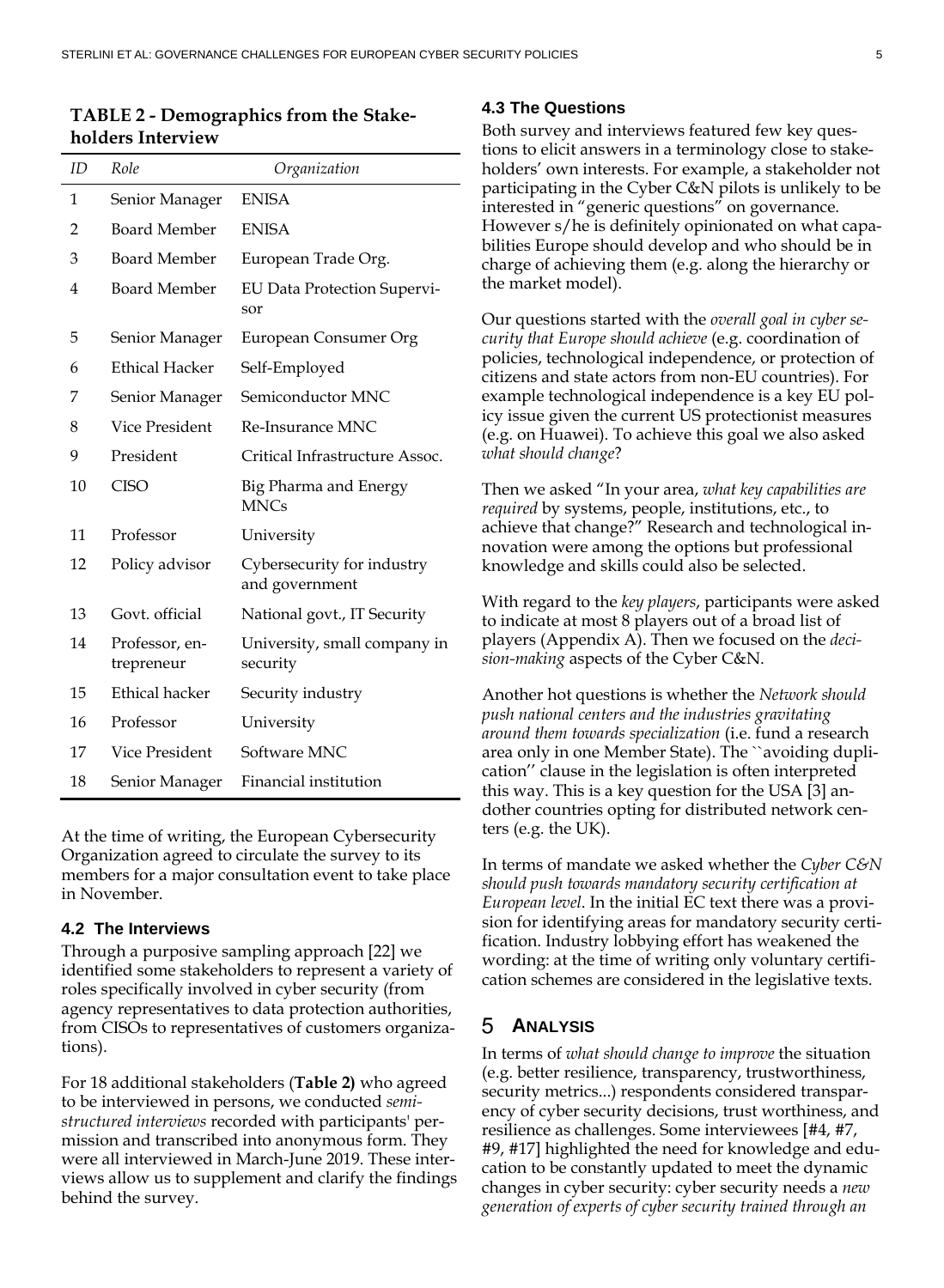*interdisciplinary approach* mastering the security of systems and understanding how cyber security affects the business.

Some participants raised the issue of making sure that the EU taxpayer money in cyber security research through open calls does not benefit US companies through their EU subsidiaries [#1, #3]. In general *the goal was to achieve cyber-sovereignty, independence, and control* [#1, #3, #11. #14, #15, #16], clearly expressing preference for the broader focus (RQ1) and indicating support of hierarchical and network models.

The summary on our RQ on focus on technology or on other measures is that *activities should go beyond funding R&D and include training and innovation*. Indeed, only 32% of the participants to the survey consider the developments of better security technologies as essential and another 35% consider it of major importance. Less than half of them (42%) considered new or improved technical standards of major importance. In contrast, almost half of the respondents consider new professional or academic skills as essential to achieve cyber security capabilities (46%). Also half of them also consider policy interventions of major importance (51%). Interviewees agreed that *one* of its objectives was R&D funding [#1, #2, #3, #7, #10] but they also widely diverged on whether it was the only task (as advocated by an EU actor [#2]). For example, three very diverse stakeholders [#3, #6, #10] raised the critical importance, shared by the EU Parliament, of supporting SMEs to bring research to the market, others [#1, #4, #8, #9, #17] focused on professional skills and education. Since all three models are consistent with these opinions, to see *how* this should be done we look at other answers.

The certification of infrastructures, service, and products were also indicated as aspects that should change (major importance for a third of respondents). In this respect half of the participants agreed that *the Cyber C&N should support mandatory security certification*. These answers lean towards hierarchy models.

Among the key questions, the *quest to specialize research in each national center was not supported by the stakeholders*. Less than a third (28%) supported the option. -A quarter considered it is possible only in special cases, and the rest express a negative opinion. Indeed, the feeling of potential duplication was mostly felt only by stakeholders with a European responsibility (e.g. [#2, #3]) who explicitly mentioned wasted resources). Other stakeholders who saw it as potentially backfiring did not share this view. For example [#4, #6, #10, #17] all identified this policy as effective only in the short term, since it is not possible to predict in advance where new innovation would take place. Others [#4, #10, #11, #12, #13 #16] stated that specialization will occur naturally, and should be capitalized rather than enforced. These answers strongly

support the network model and the market model over the hierarchy model.

The majority of the participants consider the European Commission (60%) as a key player as well as ENISA (61%) However almost a fifth (18%) indicated as key player only the EC without considering ENISA. Vice versa, a similar number of respondents (19%) indicated ENISA without mentioning the EC. This can be interpreted as a preference for clear task distribution with the designated structure involved, thus corresponding to the hierarchical model. Still, many stakeholders were not familiar with ENISA. Of those respondents who expressed an opinion, most assigned to ENISA only an "orchestration role", underlining the need of a harmonization between organizations [#17]. Some interviewees [#3, #10] noted that anything effective have not and would not come out to ENISA due to lack of resources.

Most interviewees argued that such decision should be left at Member State levels and that a balance between different stakeholders is desirable. As [#3, #4, #5] observed, different Member States would have different sensibilities and different agencies in charge of national security (e.g. BSI in Germany, ANSSI in France, and DIS in Italy, each referring to a different `kind' of Ministry). Indeed, eventually cyber security will always have a key role for national security and such role is not eliminable by purely considering market issues [#3, #4, #9]. These answers again strongly support the network model.

What emerged as a surprise was the *role of the Cyber C&N as a first point of contact to support society at large (from SMEs to individual citizens) when seeking cyber security advice*. For example, the majority of the participants (68%) assigned to academia a key role, which is expected for a Center in charge of research funding. Yet, almost a half of respondents pointed to the Computer Emergency Response Teams (CERTs, CSIRTs) to have an advisory role which would be unclear if the activities was limited to just dole out funding for R&D. Several interviewees [#1, #4, #8, #9] highlighted that Cyber C&N could promote mechanisms for sharing of attack data that protects the identification of the victim while allowing other actors to protect themselves. Others also pointed how [#1, #4, #5, #9] normal citizens or ethical hackers could turn to the Cyber C&N for notifying security issues to be passed on to the corresponding regulator of each vertical domain as the company which has the security issues would have clearly a conflict of interest.

Also, more than a half (58%)of the respondents attributed to *Data Protection Authorities* a key role*,* a proportion comparable to the number selecting the European Commission, thus showing the key important that privacy protection has for European citizens.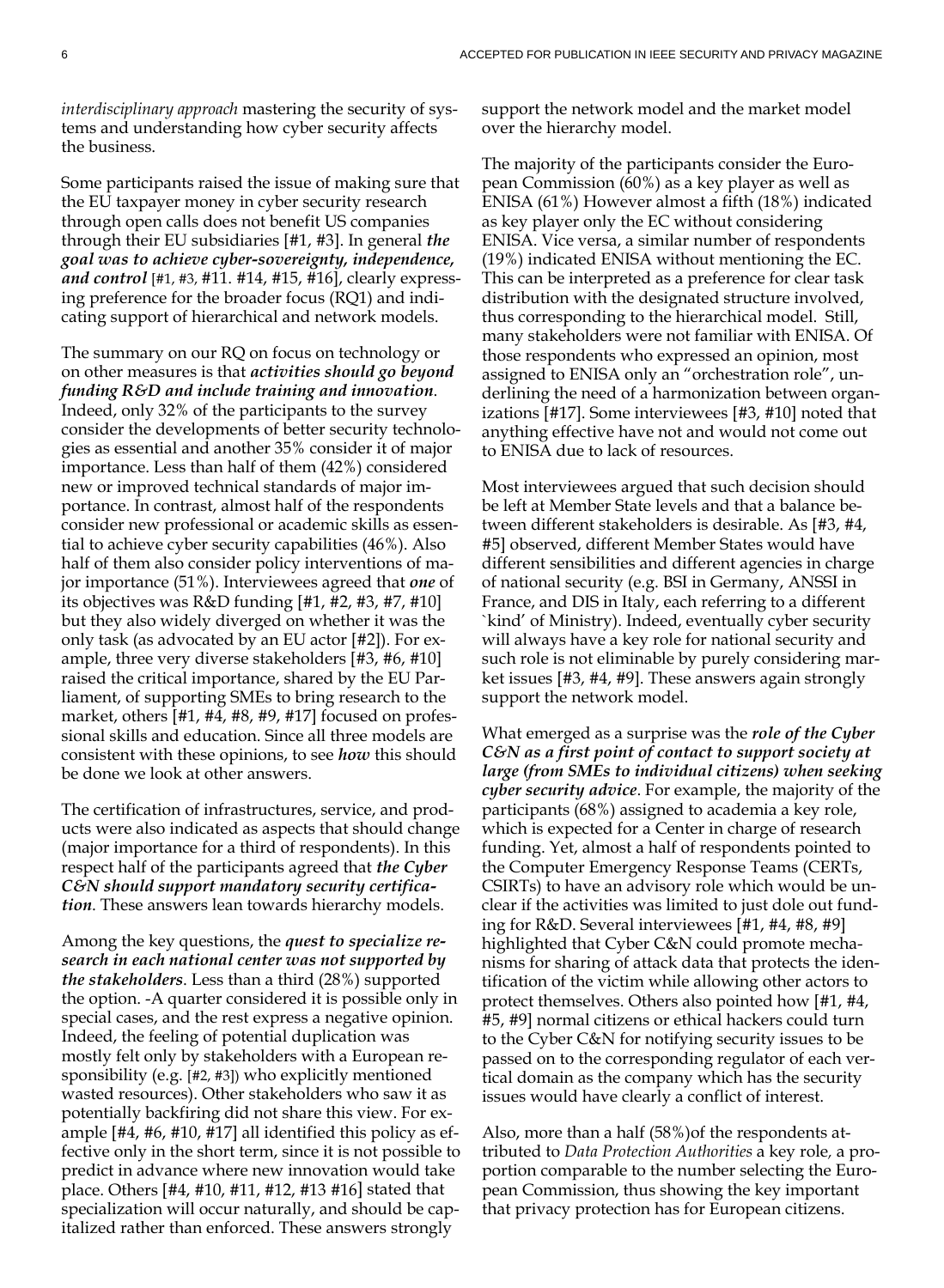#### 6 **CONCLUSIONS**

From the interviews, ambiguous views emerge of the Cyber C&N. The network of centers works like a projection screen: it is everything to everybody. Stakeholders project on this idea their concerns, interests and ambitions for cybersecurity in Europe. To some extent, this simply reflects the diversity of stakeholders operating in this area. Even the European institutions themselves have laden this policy with a diversity of objectives, hopes and requirements. In reality, it reflect the fact that the policy emerged from a network approach rather than hierarchy.

The complex network governance around the Cyber C&N means that coordination and collaboration will not emerge purely from a shared vision or hierarchically determined structure. In the end, incentives shape what the Cyber C&N will become and deliver. They are the key for policymakers. What will the Cyber C&N and its funding structures reward? International collaboration? Research and development with industry? Products and technologies? Training and education? All of the above?

Concerning first research question, there is no convergence on the relative importance of R&D vs. skill development. Given the diverging viewpoints of our participants, we recommend allocating resources evenly in both directions.

RQ2 has clearly shown a preference for an informed network model (academics) with some elements of hierarchy (EC and ENISA). The presence of CERTs among the stakeholders in charge of advising on funding and education shows the clear importance of incident management in a cyber security governance framework. This is also relevant in terms eventual funding and educational skills should go (which only play a minor role in today's educational charters).

Concerning our third research question, there seems to be a general consensus that the flexibility of the network model seems to be most appropriate to cope with the challenges of cyber security and to provide the flexibility to adapt to the different states economic and policy conditions. Such flexibility also implies that *there should be no top-down decision on the form for the individual national centers or on their "specialization"*. This has broad consequences also for the Atlantic Council proposal for the US. In terms of operational and decision making rules another broad consensus exists on promoting information sharing about security issues and possibly coming to unifying technical standards about cyber security.

Eventually, if research funding will remain the core of the network finally approved by the EU institutions, the broader ambitions for the Cyber C&N could be accommodated via incentives that reward linking research with societal impacts. The incentive embedded in the funding schemes would strengthen the need for researchers to work with CERTs, industry partners, NGOs et cetera, to improve the actual security of services and solutions in the European Union.

#### **Acknowledgments**

We thank A. Ferreira for jointly organizing a survey about the technological roadmap and the governance of the network, S. Fisher-Hubner and P.H. Cros for testing it and all interviewees for their time.

This work has been partly funded by CyberSec4Europe (cybersec4europe.eu) within the European Union's Horizon 2020 programme H2020-SU-ICT-03- 2018 under grant agreement No. 830929. The opinions reported in this paper are our own and not necessarily endorsed by the EU nor the organizations of the respondents.

Authors contributions: supervised the research FM, MvE; designed research questions PS, FM, TF; collected data PS, NK, FM; wrote the article FM, NK, PS, TF, MvE.

#### 7 **REFERENCES**

- <span id="page-6-0"></span>[1] EU-U.S. Trade Talks: European Commission presents draft negotiating mandates. http://europa.eu/rapid/press-release\_IP-19-502\_en.htm
- <span id="page-6-1"></span>[2] F. Massacci, R. Ruprai, M. Collinson, J. Williams. Economic impacts of rules-versus risk-based cybersecurity regulations for critical infrastructure providers". IEEE Security & Privacy, 14(3), 52-60. 2015.
- <span id="page-6-2"></span>[3] F. D. Kramer and R. J. Butler, Cybersecurity: Changing the Model, 2019. https://www.atlanticcouncil.org/images/publications/Cybersecurity-Changing\_the\_Model.pdf
- <span id="page-6-3"></span>[4] W. W. Powell, "Neither market nor hierarchy: Network Forms of organisation". Research in Organizational Behavior 12, pp. 295-336, 1990.
- <span id="page-6-4"></span>[5] V. Nevena, J. Freudiger, V. Bindschaedler, and J.-P. Hubaux. "The inconvenient truth about web certificates." In *Economics of information security and privacy iii*, pp. 79-117. Springer, 2013.
- <span id="page-6-5"></span>[6] J. Brito and T. Watkins. "Loving the cyber bomb-the dangers of threat inflation in cybersecurity policy." *Harv. National Security J.*, 3. 2011.
- <span id="page-6-6"></span>[7] L. Pupillo, "EU Cybersecurity and the Paradox of Progress," *CEPS Policy Insight*, 2018
- <span id="page-6-7"></span>[8] D. Hodson, Dermot and U. Puetter, "The European Union in disequilibrium: new intergovernmentalism, postfunctionalism and integration theory in the post-Maastricht period," *Journal of European Public Policy*, pp. 1-19, 2019
- <span id="page-6-8"></span>[9] M. Bevir, *Governance: A very short introduction*, OUP Oxford, 2012
- <span id="page-6-9"></span>[10] Regulation (EC) No 460/2004 of the Euro Parliament and of the Council of 10/March/2004 establishing the European Network and Information Security Agency, 2004 https://eur-